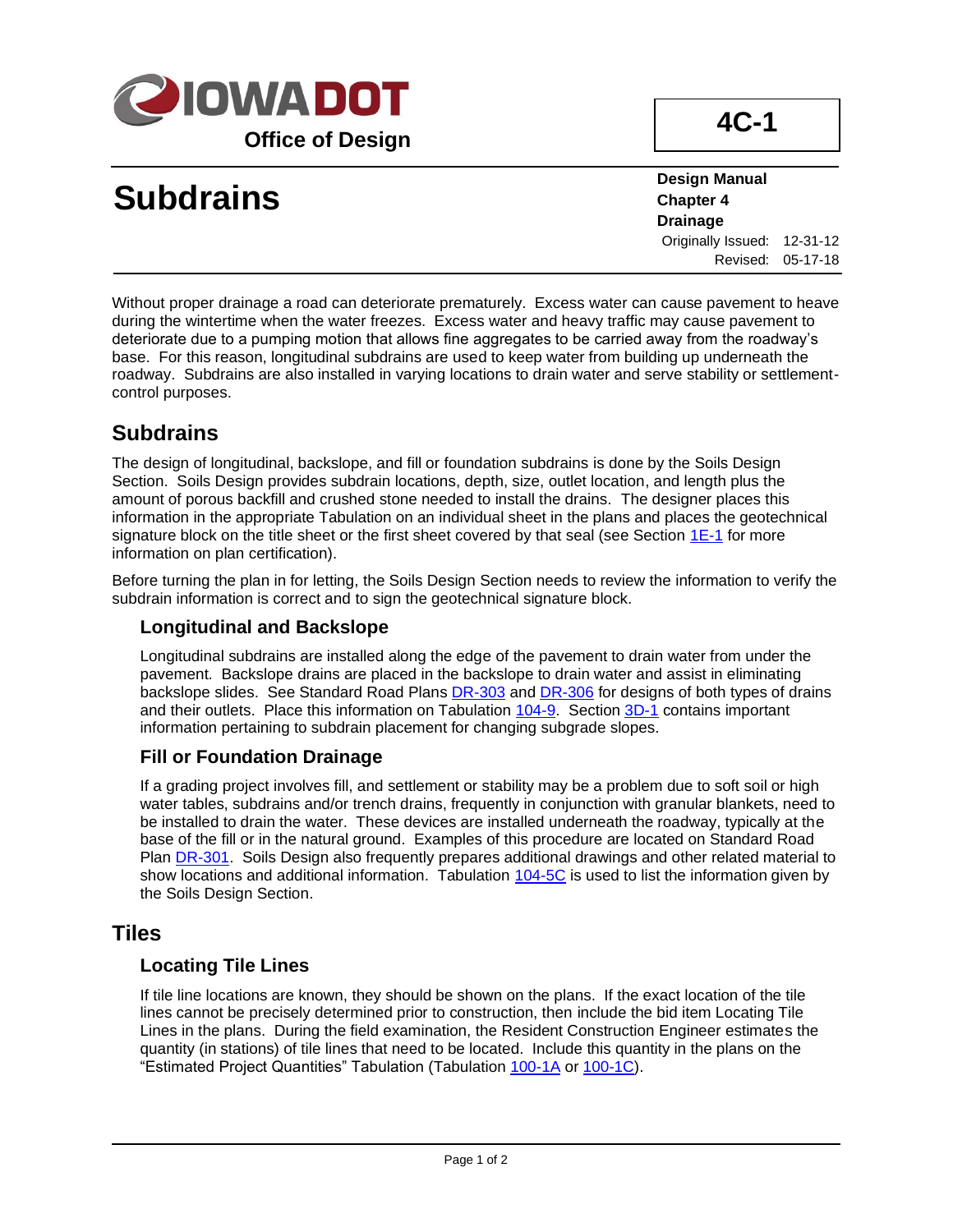#### **Placing Tile Lines**

Tile lines that are intersected by roadway construction are modified or relocated as illustrated on Standard Road Plan [DR-302.](../SRP/IndividualStandards/dr302.pdf) Judgment is required to determine if the lines should be reconnected or if they should be emptied onto the right-of-way. Unlike longitudinal subdrains, designers need to estimate the quantities involved. Place these values on Tabulation [104-5C.](../tnt/PDFsandWebFiles/IndividualPDFs/0104-05C.PDF)

## **Subdrains at Bridge Piers**

On side piers, subdrains are used to carry water away from the ditch located beside the bridge pier. Standard Road Plan [EW-211](../SRP/IndividualStandards/ew211.pdf) provides details for subdrain installation at bridge piers. This quantity also needs to be estimated by the designer and placed on Tabulation [104-12.](../tnt/PDFsandWebFiles/IndividualPDFs/0104-12.PDF)